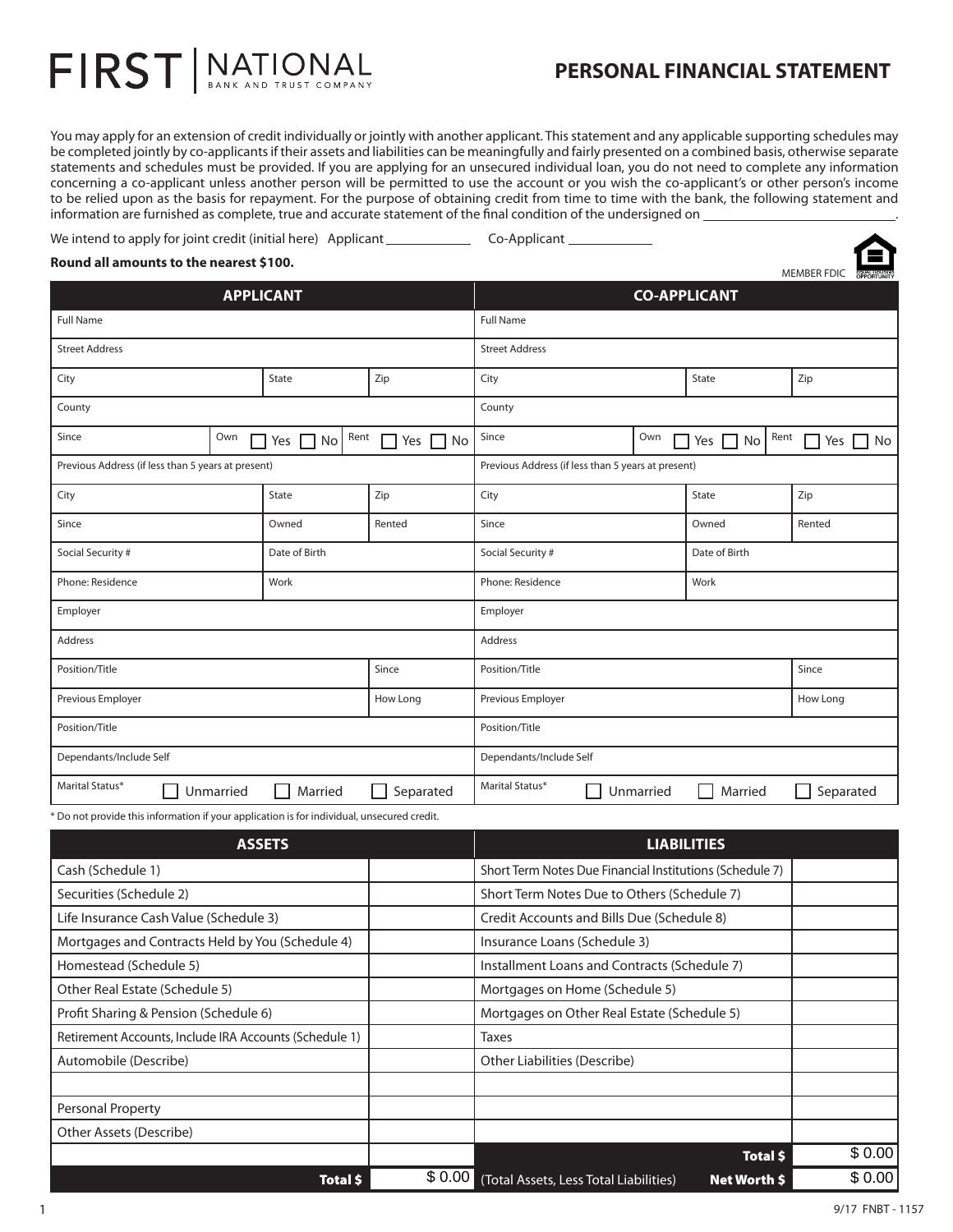Please contact your Banker if you need assistance with completing these schedules. Round all amounts to the nearest \$100.

| <b>*ANNUAL INCOME</b>                                                                                                                       | <b>APPLICANT</b> |        | CO-APPLICANT   PLEASE ANSWER EACH QUESTION (YES OR NO)                  | <b>APP</b>                           | <b>CO-APP</b> |
|---------------------------------------------------------------------------------------------------------------------------------------------|------------------|--------|-------------------------------------------------------------------------|--------------------------------------|---------------|
| Salary                                                                                                                                      |                  |        | Are you a Co-Maker, Endorser, or Guarantor                              | Yes                                  | Yes           |
| Bonuses/Commissions                                                                                                                         |                  |        | of any other person's debt?                                             | No                                   | No            |
| Dividends/Interest                                                                                                                          |                  |        | Are you a defendant in any suit or legal                                | Yes                                  | Yes           |
| Net Real Estate Income                                                                                                                      |                  |        | action?                                                                 | No                                   | No            |
| Incomefromalimony, child support, or maintenance<br>payments need not be entered unless you want it<br>considered as a basis for repayment. |                  |        | Have you ever gone through bankruptcy or<br>had a judgment against you? | Yes<br>$\overline{\textsf{x}}$<br>No | Yes<br>No     |
| Other (List)                                                                                                                                |                  |        |                                                                         | Yes                                  | Yes           |
| Total \$                                                                                                                                    | \$0.00           | \$0.00 | Have you made a will?                                                   | $\overline{\mathsf{x}}$<br>No        | No            |

| SCHEDULE 1 / CASH, SAVINGS CERTIFICATES AND IRA ACCOUNTS |                     |                        |  |  |  |
|----------------------------------------------------------|---------------------|------------------------|--|--|--|
| <b>Name of Bank or Financial Institution</b>             | <b>Type Account</b> | <b>Account Balance</b> |  |  |  |
|                                                          |                     |                        |  |  |  |
|                                                          |                     |                        |  |  |  |
|                                                          |                     |                        |  |  |  |
|                                                          |                     |                        |  |  |  |
|                                                          |                     |                        |  |  |  |
|                                                          |                     |                        |  |  |  |
|                                                          |                     |                        |  |  |  |
|                                                          |                     |                        |  |  |  |
|                                                          | Total \$            | \$0.00                 |  |  |  |

| <b>SCHEDULE 2 / SECURITIES OWNED</b>        |                    |                                    |                           |                              |  |
|---------------------------------------------|--------------------|------------------------------------|---------------------------|------------------------------|--|
| <b>Par Value or</b><br><b>No. of Shares</b> | <b>Description</b> | <b>Registered in</b><br>Name(s) of | <b>Listed or Unlisted</b> | <b>Current Market Values</b> |  |
|                                             |                    |                                    |                           |                              |  |
|                                             |                    |                                    |                           |                              |  |
|                                             |                    |                                    |                           |                              |  |
|                                             |                    |                                    |                           |                              |  |
|                                             |                    |                                    |                           |                              |  |
|                                             |                    |                                    |                           |                              |  |
|                                             |                    |                                    |                           |                              |  |
|                                             |                    |                                    |                           |                              |  |
|                                             | \$0.00             |                                    |                           |                              |  |

| <b>SCHEDULE 3 / LIFE INSURANCE</b> |                |                    |                             |                             |        |  |
|------------------------------------|----------------|--------------------|-----------------------------|-----------------------------|--------|--|
| <b>Insurance Company</b>           | <b>Insured</b> | <b>Beneficiary</b> | <b>Face Value of Policy</b> | <b>Cash Value of Policy</b> | Loans  |  |
|                                    |                |                    |                             |                             |        |  |
|                                    |                |                    |                             |                             |        |  |
|                                    |                |                    |                             |                             |        |  |
|                                    |                |                    |                             |                             |        |  |
|                                    |                |                    | Total \$                    | \$0.00                      | \$0.00 |  |